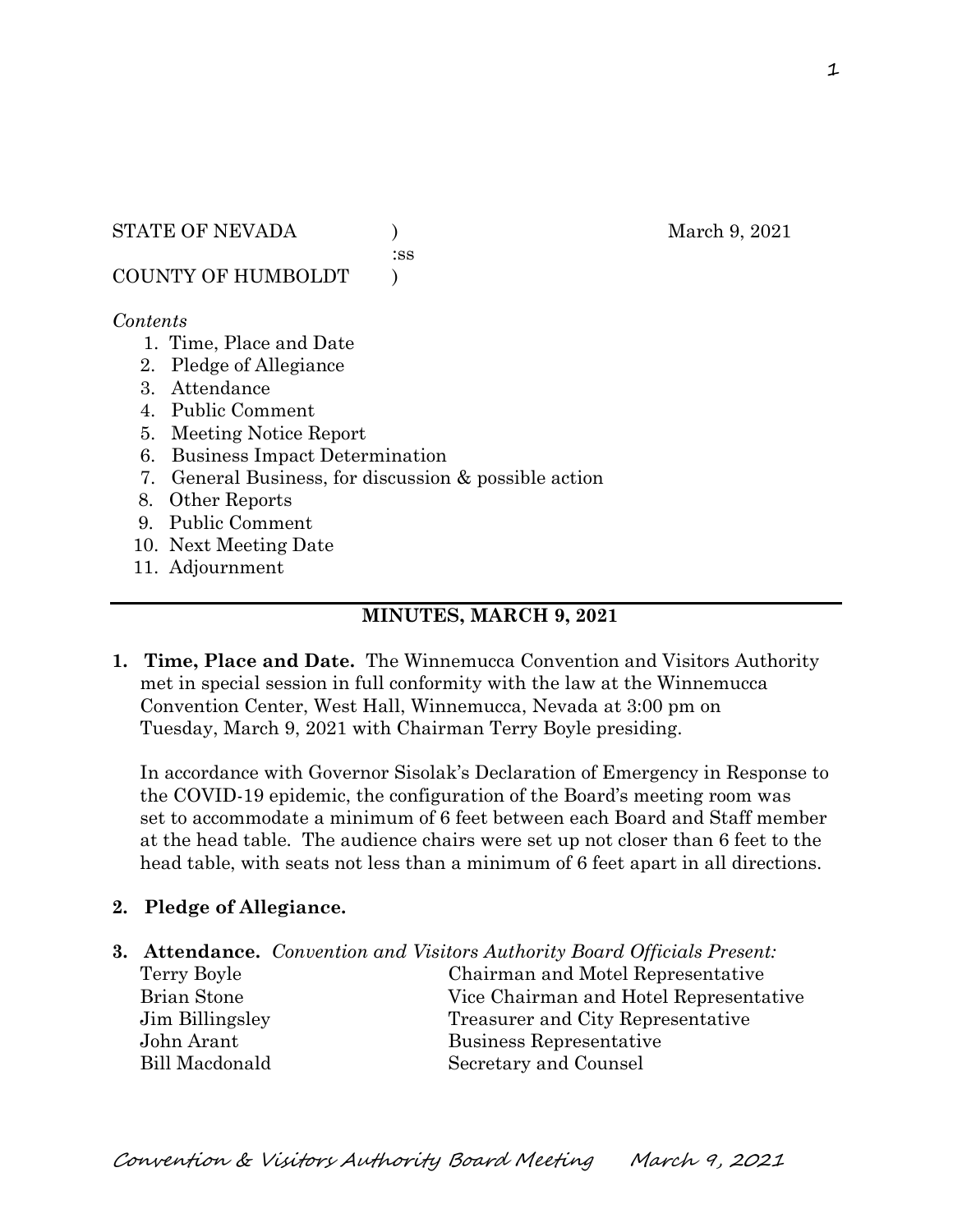*Convention and Visitors Authority Board Officials Absent:* Ron Cerri County Representative Kendall Swensen Board Administrator

*Staff Members Present:* Kim Petersen Director Shelly Noble Administrative Clerk

*Staff Members Absent:* None

*Others Present:* Ashley Maden Humboldt Sun

# **4. Public Comment**

No public comment.

## **5. Meeting Notice Report.**

Chairman Boyle reported that notice, including meeting agenda, was posted by Shelly Noble by 9:00 am Thursday, March 4, 2021 at Humboldt County Library, Court House, Post Office, City Hall and Convention Center West Hall. No persons have requested mailed notice during the past six months.

**6. Business Impact Determination.** Chairman Boyle asked whether any agenda item proposes the adoption by the city or by the county or by the WCVA of any rule, including any ordinance or resolution which would impose, increase or change the basis for the calculation of a fee that is paid in whole or in substantial part by businesses, which would impose a direct and significant economic burden upon a business or directly restrict the formation or expansion of a business, pursuant to NRS Chapter 237? The Chairman called for board or public input thereon; Counsel reported there was no agenda problem; there was no public input thereon. Action was taken.

 *Terry Boyle made a motion that there appears to be no business impacting fee matter on today's agenda. The motion carried, 4-0.* 

# **7. General Business, for discussion & possible action**

 **7.1 Winnemucca Events Complex (WEC) Scoreboard Upgrade – technical assistance to design, install and provide specialized equipment to upgrade and expand the interface between the three electronic sign boards located in the Event Center and Pavilion on the Winnemucca Events Complex. Additional proposal to provide two (2) remote controlled cameras and equipment in the Event Center main arena compatible with the existing proposed upgrade, for possible action**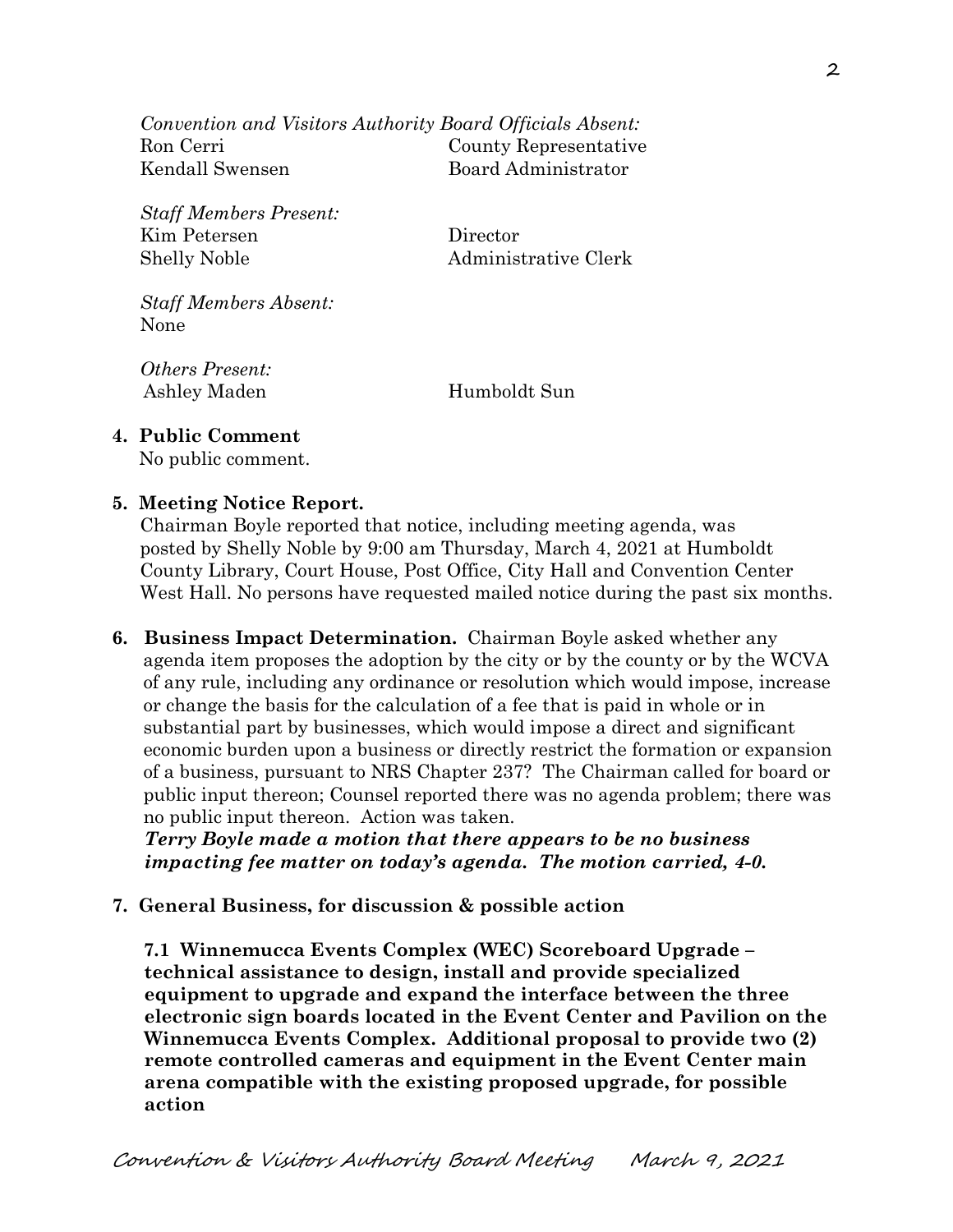After last year's events (the few that were produced) and in preparation for the 2021 event season, Kim and Darrel began discussions about addressing some of the issues we had with the operation of the Event Center sign board in order to make it more user friendly for events. We also need the ability to operate the system from more than one location. Kim consulted with a representative of the manufacturer of our board, Prismview (part of Samsung), who made a trip to Winnemucca recently to look at our current system and make suggestions for improvements. As a reminder, last year WCVA purchased the current Event Center sign board along with the smaller monitor installed above the concession stand. The first time it was used was during the 2020 Ranch Hand Rodeo Weekend. The installation was not without problems. YESCO won the bid for the Event Center sign board project, but it was a Prismview/Samsung sign board that was to be installed, and their (YESCO) personnel did not appear to be familiar with the product and its installation. Kim had hired a production company to produce video for the Ranch Hand Rodeo events and if it wasn't for their staff and also a software consultant we had hired, the sign board and monitor would not have been operational for this event. The old sign board that was removed from the Event Center was installed in the Pavilion. The system controls we now require would be for all three boards – Event Center sign board, monitor above concession stand and sign board in Pavilion. Kim explained to the Prismview representative that he would like to have three locations that would control the entire system. These locations are the ticket booth next to the kitchen in the Event Center, near the announcer stand in the Event Center and on the back wall of the Event Center under the sign board. Other requirements are that we need to have the flexibility to operate each board separately or together in any combination. This requirement makes designing this system a challenge. Additionally, Kim is requesting funding to purchase two high end, remote controlled video cameras and production equipment that would be installed in the Event Center and could be projected to the sign board. While going through our system, it was discovered that some of old system parts do not communicate with parts that were installed last year. This proposed retrofit will address this and improve how the system functions. That is one of the reasons for the expense of the retrofit. The reason for today's special meeting is we need this project completed by Ranch Hand Rodeo in May. In order for that to happen, Prismview needs to put a "rush" on the components and schedule personnel to travel to Winnemucca. Kim really feels that these improvements will enhance our events. Some board members expressed concern about who would be operating this equipment during the events so that it would not be damaged. Another question was if this system was expandable. The current proposal would allow for six (6) screens. The total cost for the Prismview/Samsung proposal plus the required electrical work is \$70,738. A 50% deposit is required to start the project.

 Due to the dollar amount of the proposal, Bill did some research to see if this project qualified for the sole source provision of Nevada Revised Statutes (NRS)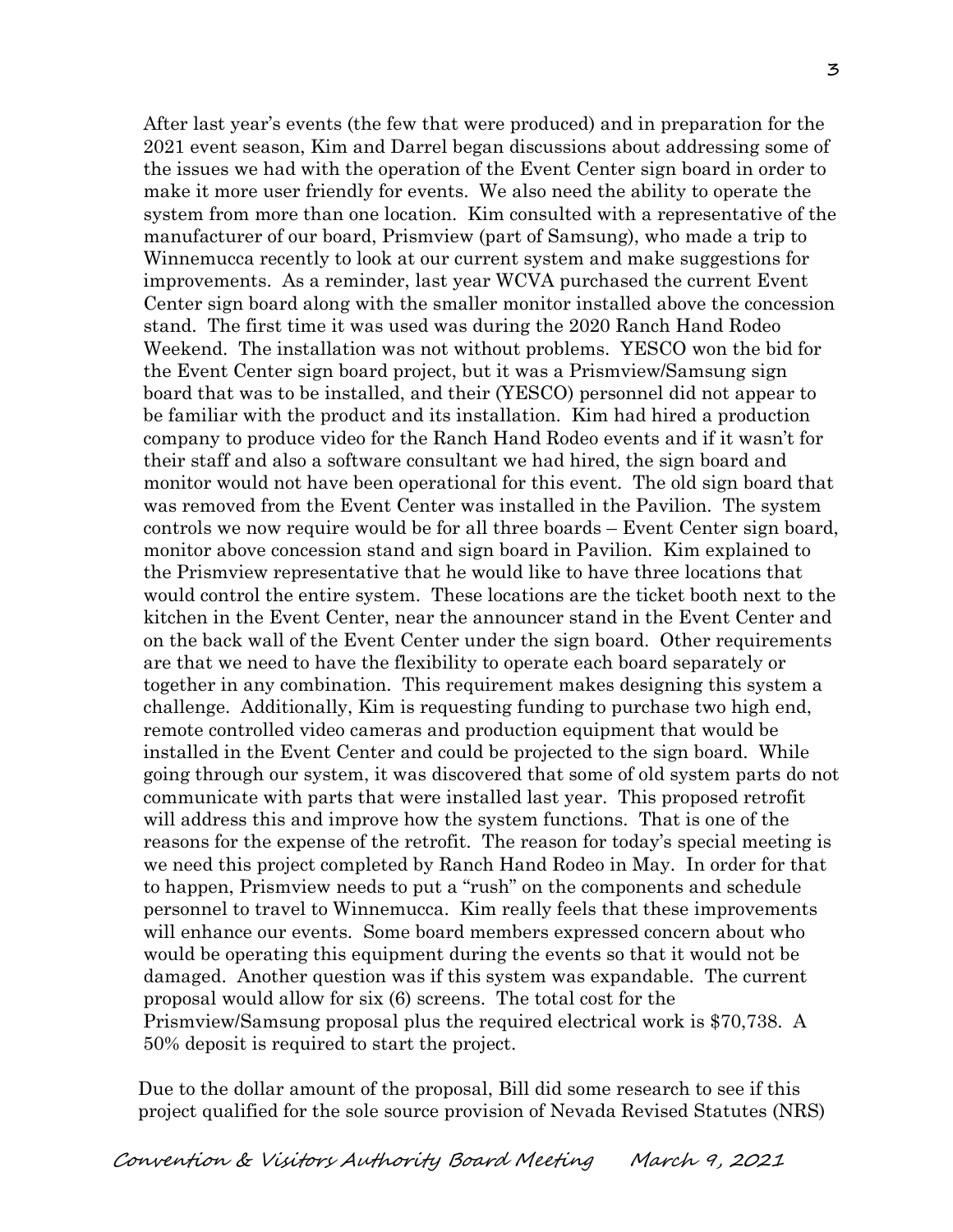or if we would be required to go out to bid. It is Bill's opinion that this project and the products that are required for the retrofit of the existing system are very specific computer components that require specialized management and technical skills and are, therefore, covered by definitions found in NRS 332.115 and we are not required to solicit bids. *Jim Billingsley made a motion to approve \$70,738 for the Winnemucca Events Complex upgrade for the electronic sign retrofit and purchase of video cameras per NRS 332.115. Kim is authorized to provide a 50% deposit immediately to expedite the start of this project. Motion carried, 4-0.*

### **7.2 National Horseshoe Pitching Association (NHPA) World Championship Tournament, July 19-30, 2021 as it relates to current and future Covid-19 mandates, for possible action**

After the governor's last round of state mandates, the NHPA reps were very concerned about the protocols as they related to youth participants as these protocols appeared quite restrictive. They were also wanting assurances that we would provide personnel to do temperature checks at the door and also have people to make sure extra cleaning and disinfecting in the Event Center and Pavilion is provided throughout the tournament in order to be in compliance with these regulations. Kim would not commit to covering these expenses since it is not our event and stated that he would discuss these tournament concerns with the WCVA board. Also, NHPA wanted this board to be aware that if we were to cancel the tournament after June 8 we would be liable for the cost of the trophies, approximately \$100,000. Tonight, Kim wanted to talk with this board to get their feeling on if this tournament will proceed. Everyone present felt that with fewer daily infections, increased vaccine availability and the coming of warmer weather there should be no reason for this tournament not to proceed. We would need information about participant numbers as the date gets closer. NHPA is making it easier for horseshoe pitchers to compete since the number of qualifying tournaments is quite low this year. Kim will review our contract with NHPA for more details about some of these items. He, too, is confident that the tournament will be a go. The concern continues to be whether or not individuals will be comfortable traveling.

### **14. Public Comment**

None.

**15. Regular Business. Next Meeting. The Board confirmed the next regular meeting date of Wednesday, March 17, 2021 4:00 pm.** 

**16. Adjournment.** *Brian Stone made a motion to adjourn this meeting. Motion carried, 4-0.*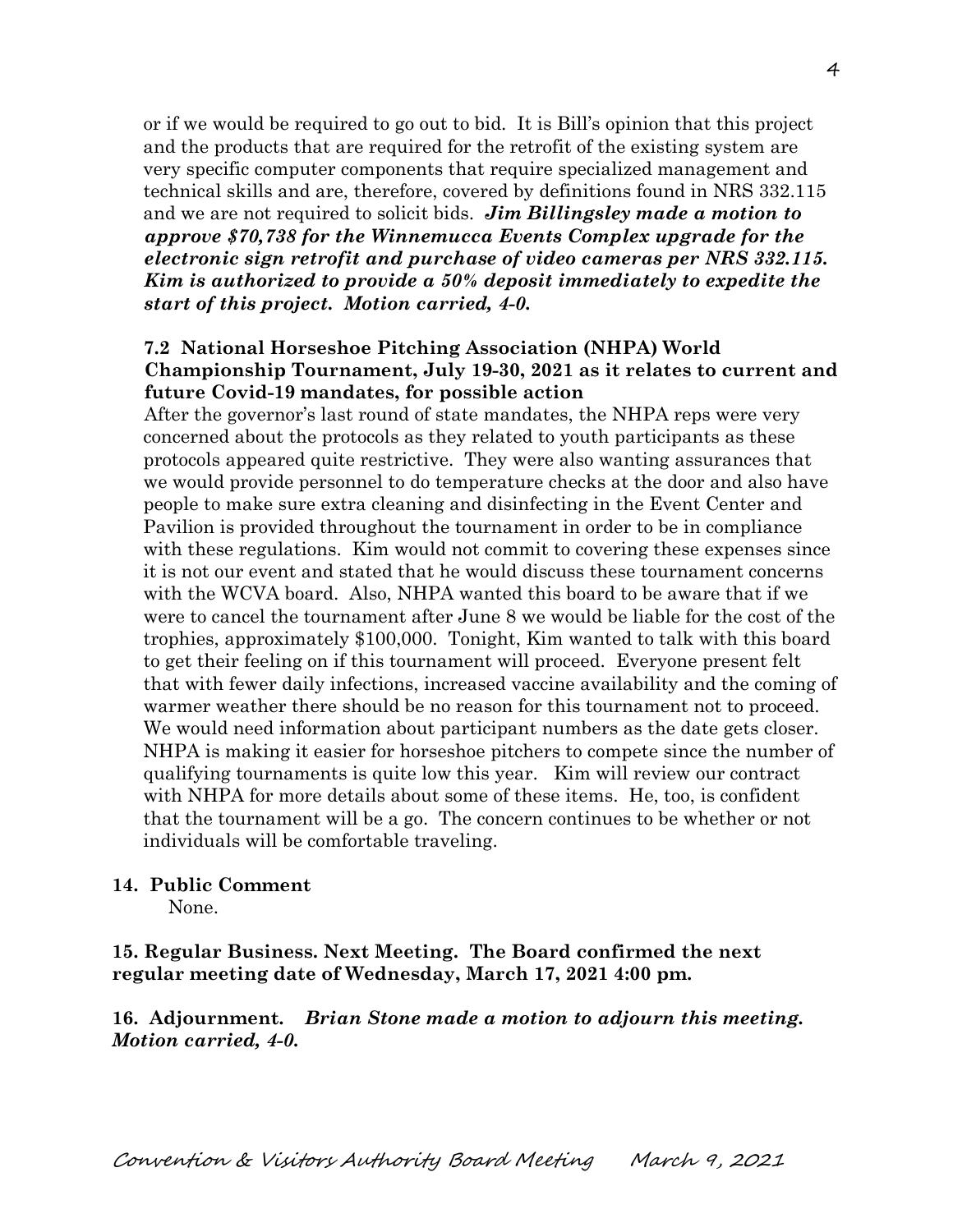The meeting was adjourned to the next regular meeting, or to the earlier call of the Chairman or to the call of any three (3) members of the Board on three (3) working days notice.

Respectfully submitted,

Shelly Noble

APPROVED ON \_\_\_\_\_\_\_\_\_\_\_\_\_\_\_\_\_\_\_\_\_\_\_\_\_\_\_\_, 2021

As written\_\_\_\_\_\_\_\_\_\_\_\_\_\_\_

As corrected \_\_\_\_\_\_\_\_\_\_\_\_\_

Winnemucca Convention & Visitors Authority Board

TERRY BOYLE BRIAN STONE Chairman and Vice Chairman and

\_\_\_\_\_\_\_\_\_\_\_\_\_\_\_\_\_\_\_\_\_\_\_\_\_\_\_\_\_\_\_ \_\_\_\_\_\_\_\_\_\_\_\_\_\_\_\_\_\_\_\_\_\_\_\_\_\_\_\_\_\_ Motel Representative Hotel Representative

JIM BILLINGSLEY RON CERRI Treasurer and City Representative County Representative

 $\operatorname{ABSENT}$ 

5

Convention & Visitors Authority Board Meeting March 9, 2021